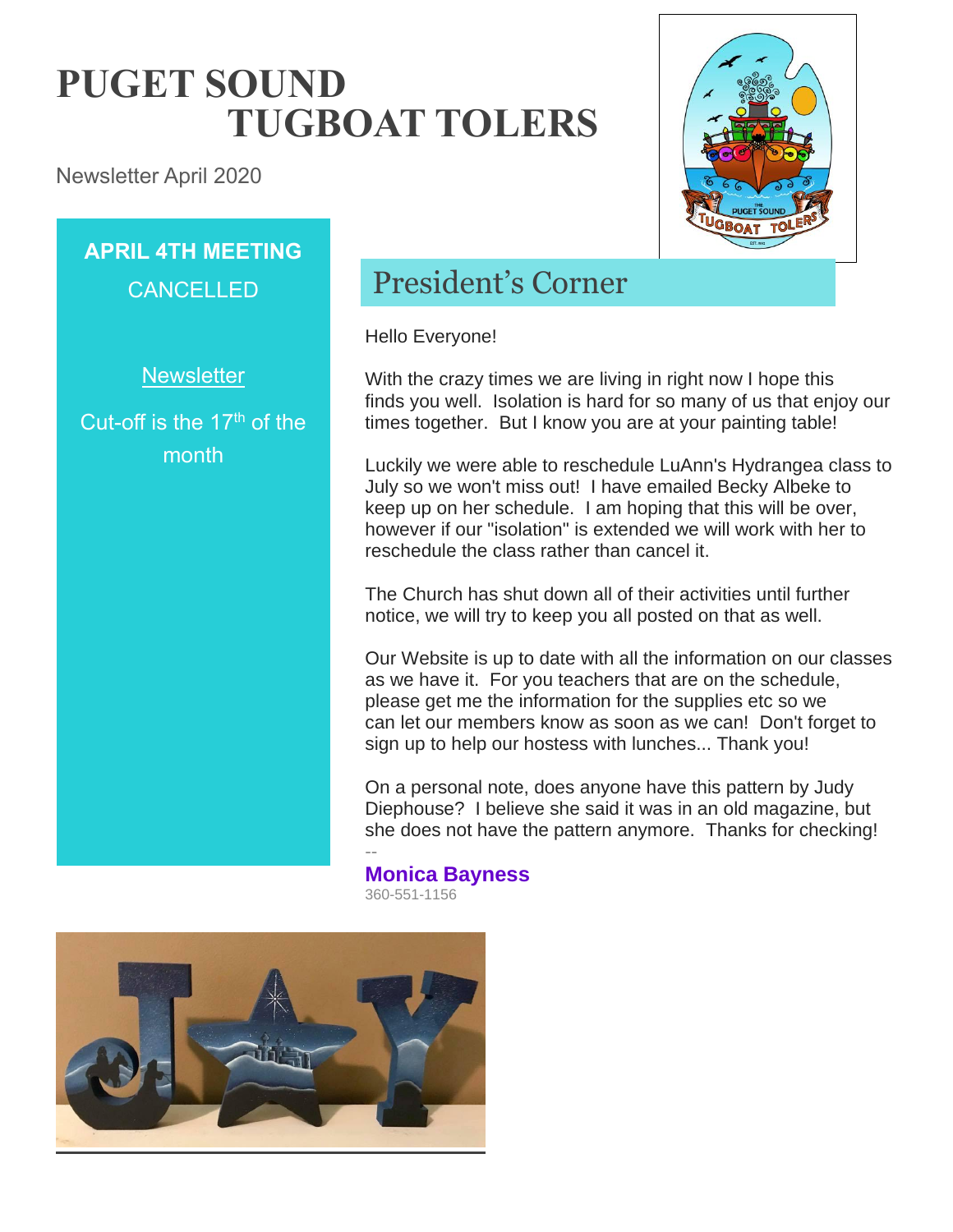#### 2020 Executive Board

President: Monica Bayness Vice President: Cyndy McBride Treasurer: Helen Wyrich Secretary: Patti Peterson Member at Large: Becky Bayness

#### 2020 Committee Chairs

Membership: Vicki Palmer Ways & Means: Patti Peterson Education/Seminars: MaryBeth Korst Newsletter: Nancy Welch Sunshine: Georgia Magarrell Christmas Party: Cyndy Abramson Website: Monica Bayness Hostess: Karen Plank Holiday Bazaar: Board Members



Sunshine Corner

All Birthday Cards were sent out through April along with several Get Well Wishes to our members and their husbands. Please, I am depending on all of you to send me an email if you know of someone that needs cheering up. This is not any one person's job, the communication from every one of us is vital and I must say so far we are doing a GREAT Job. Please keep the messages coming.

I will ask our President to send me a reminder of a nice card should she hear of it. This way we are making sure no one gets left without saying **"THINKING OF YOU".** 

DEPENDING ON YOU, ELBOW TO ELBOW HUGS,

*Georgia Sunshine Lady*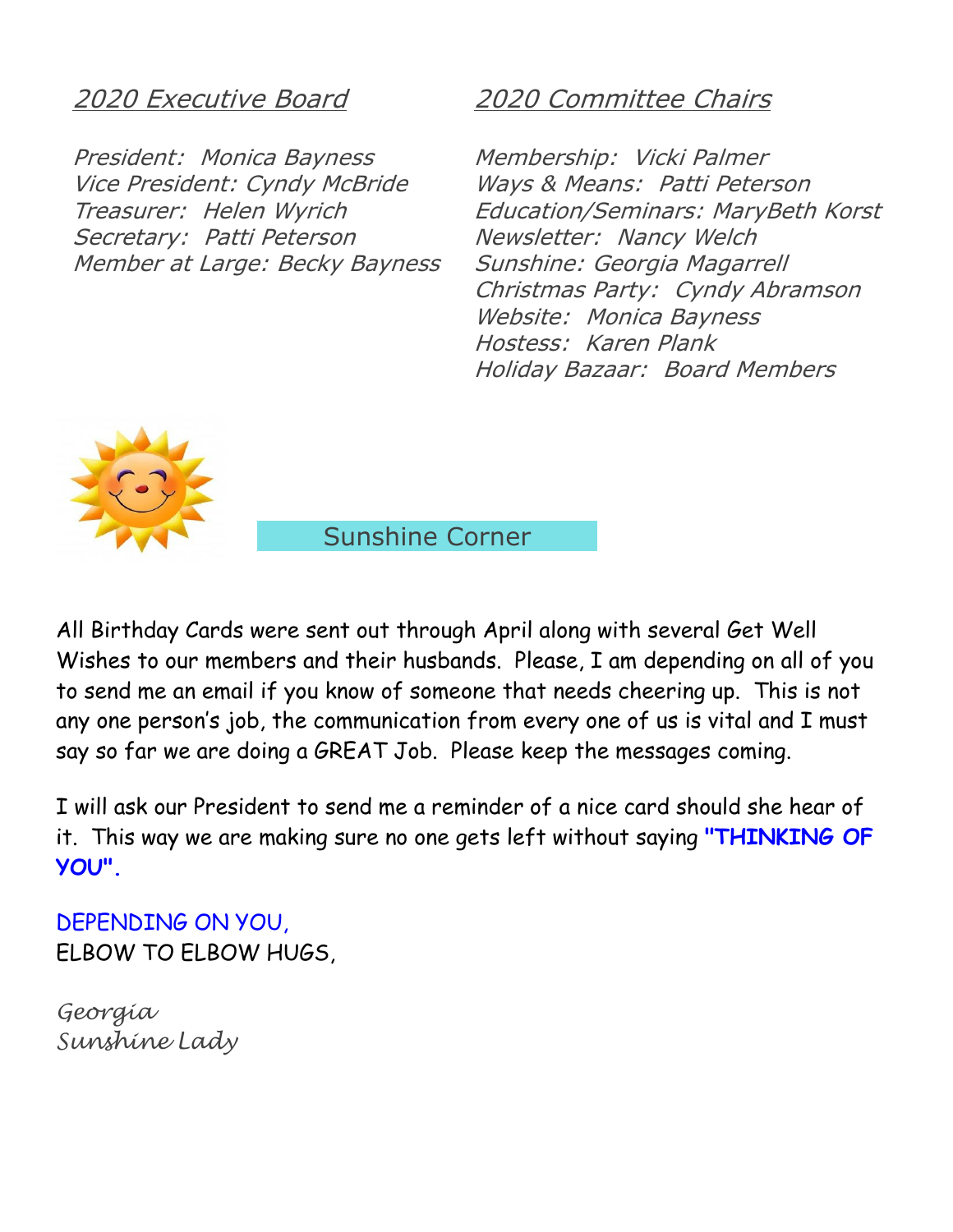

#### **SCHARFF BRUSH SALES FUNDRAISER**"

Fellow painters,

Just wanted to be sure you each got the word that prices have increased for Scharff brushes. Fortunately I was able to get an order in before the new prices were charged and I have the orders here. I will sort those and notify everyone this weekend. Even if we do not have a meeting or group function I will make every attempt to get brushes to those that ordered as soon as possible.

Monica had sent out an email with the new price list that I provided. I will have order forms at any meeting OR you may email me and I will try to get a group order going. At the latest, I will consider another order in June.

This morning I received information from Hofcraft telling me that they were closing for 14 days and that some sup-pliers were unable to ship. Here is the time for you to paint on those UFUs you have and/or be creative in finding surfaces where you could add some painted beauty to.

This crisis too will pass; maybe not as fast as we would like but please don't' be alarmed. Sending all of you hugs, happiness, and hope. --- *Patti P.*

Happy Spring to everyone......it is a strange time we live in! This self quarantine is quiet and I know I should be painting away but I find it hard sometimes to concentrate on my project...I don't know if I should just push myself and finish the 9 ornaments I have on my table or just put them aside and paint something that is calling to me. Even in that I find it hard to listen.

I have finished my brown bag exchange, it is varnished and wrapped and put back in it's bag waiting to go back to it's owner.

Thank you Nancy for the cute little birdie project last month, and thanks to Monica and Becky for the yummy lunch!

It's odd to get emails from Michael's saying to just order online and they will bring it to your car when you come to pick it up.....but I've been saving money by just deleting the email.....it's no fun not being able to walk the aisles and pick up things you didn't come for. And I have plenty of supplies stockpiled for such an occasion as this I tell my husband!

There are a lot of free classes online that you can take advantage of....Plaid's facebook page has some wonderful free classes called lunch n learn....and you can always go to youtube and put in your favorite teacher/designer and you may find some classes or demo's they have to watch. And there is always Facetime or Skype to keep in touch and paint with friends....I'm doing that in a couple days with friends on the east coast.

Stay healthy....wash your hands.....and paint!

Until we meet again.........LuAnn

Hope everyone is staying safe and warm. Keeping everyone in my thoughts and prayers. Can't wait to see and paint with everyone. Hugs, Janie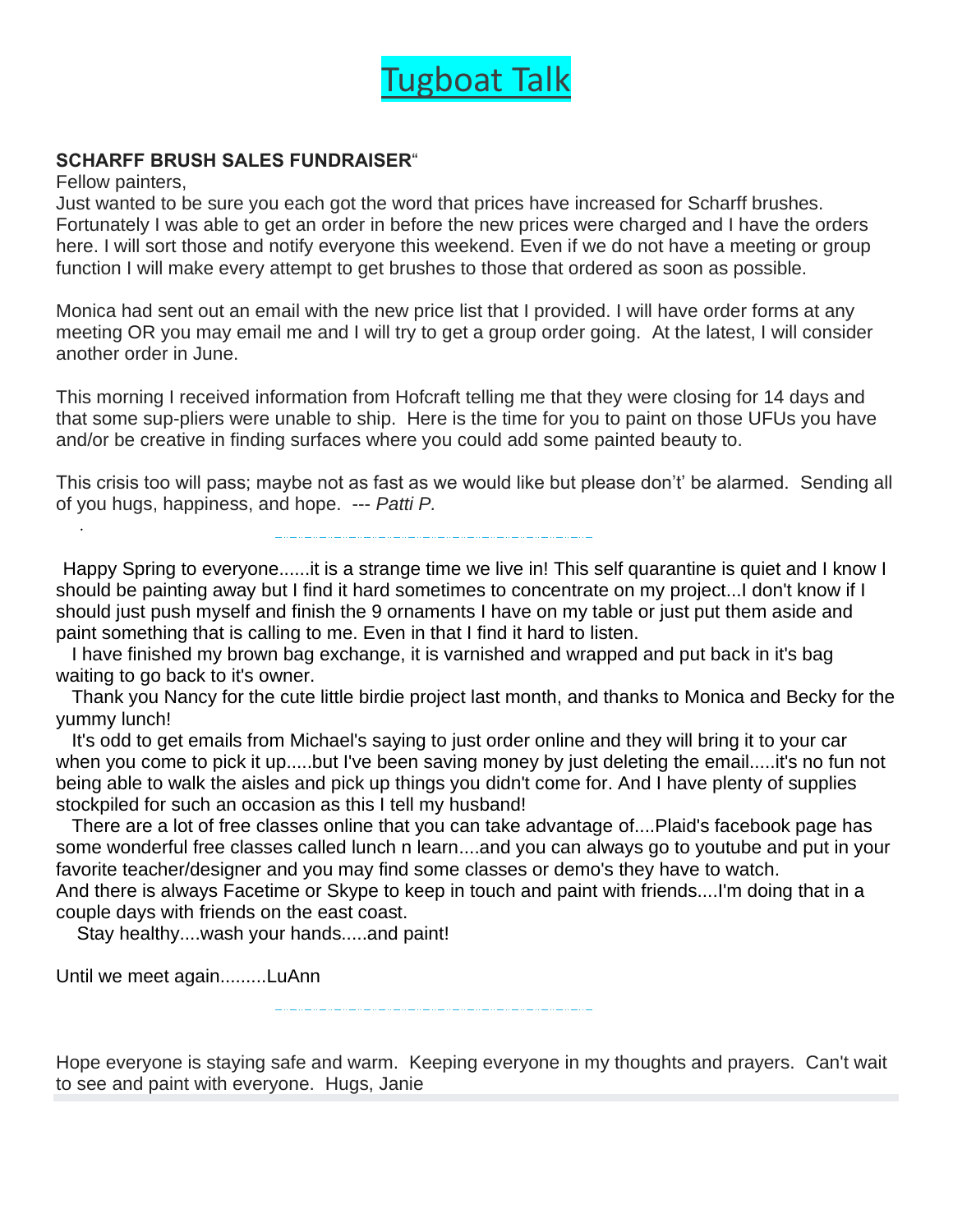If you could put in a notice about signing for the lunch potluck if we do have the May paint in. I haven't received any more sign ups since the meeting so not sure we will proceed or not but I'll proceed as if we were. I've been very distracted my husband was admitted into the hospital on Tuesday. He was in ICU but is slowly getting better. Thank you ---- Mary Beth

I would like to thank everyone for the nice card sent to my husband as he recovers from quintuple bypass surgery. He's home (been home for a couple of weeks now) and doing very good. We're self-quarantining, going out only to doctor appointments and me to the store for groceries. Take care everyone --- hope to see you all in May. ----- *Nancy Welch*



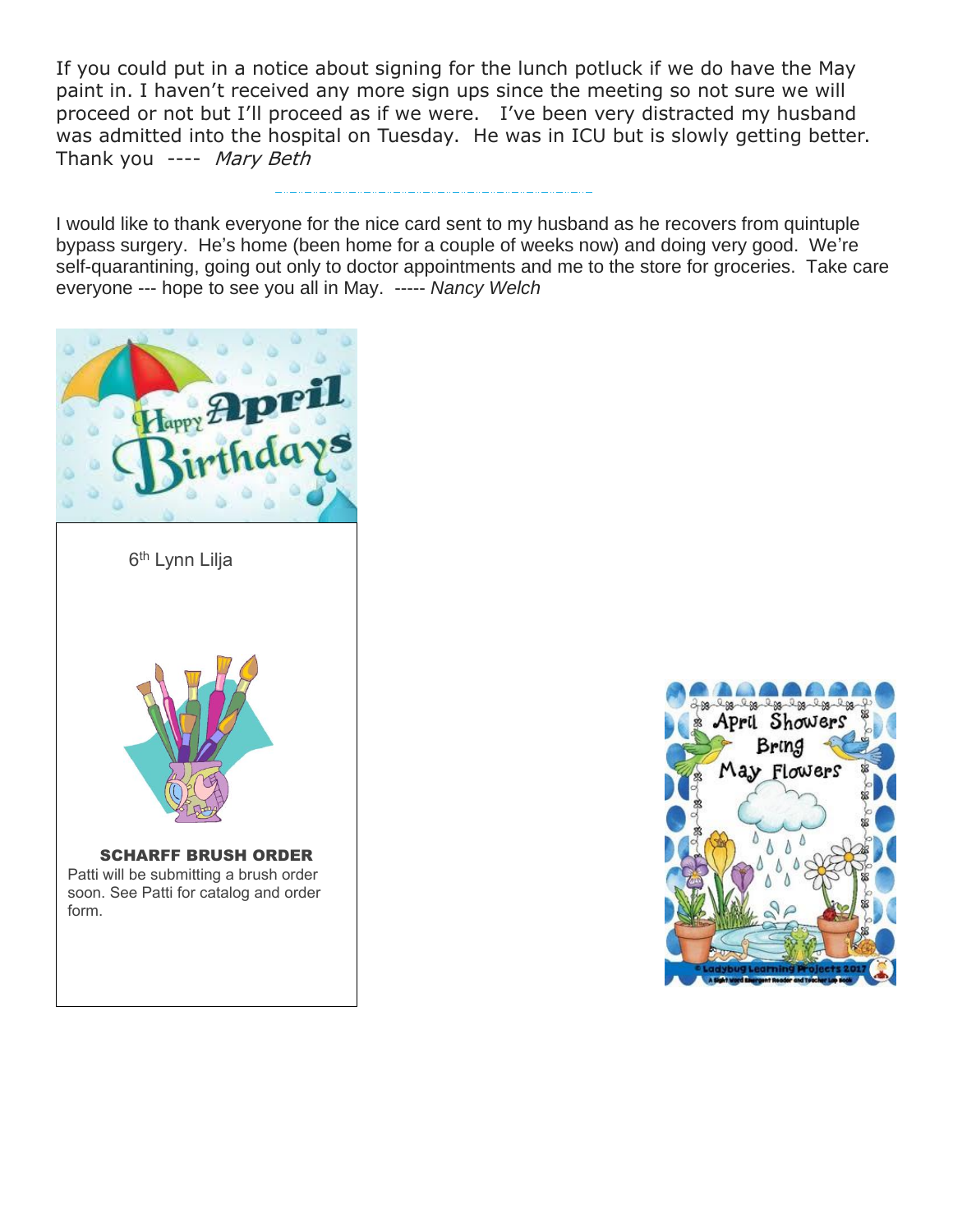### April Happenings

From the Veep – Cyndy McBride:

I hope this finds everyone as healthy and safe as possible. I think it is likely our world is going to be a bit topsy-turvy for the foreseeable future but I am anxious to get back to painting with al my friends!! I know I am very fortunate to be able to continue to work (crime never stops, lol) and hope that those that are currently out of work will be back as soon as it is safe. I encourage everyone that is healthy and able to check on neighbors and friends that may fall in to the higher risk groups. If you are going to the store, offer to pick something up for them, grab their mail for them, mow their lawn. These are very trying times and now more than ever we need to be good friends and good neighbors!

LuAnn's hydrangea class has been rescheduled for our July meeting. We realize that some of you may not be able to make it to that meeting since it is on July 4th. If you have already paid but cannot make the meeting, please contact me so we can work out credit for a future class or a refund. If you cannot attend but still want the pattern packet, please contact LuAnn directly. We will try and schedule some Make-It/Take-Its and demo's for a different meeting.

We are still planning on the Becky Albeke seminar in May, and Helen's bat class in June. The Albeke class is done on a surface of your choice, and Monica will have the bat surfaces available for purchase for the June class.

Sending ((hugs)) to all!! Cyndy

Whoops, forgot something......

--The brown bag challenge pieces are now due at the June meeting. If you are not going to be at that meeting, contact me so I can pick up the piece from you. Please return the piece in the original bag, or have the bag marked with the exchange number. If you have forgotten or lost that number, let me know as I have the master list..... Cyndy

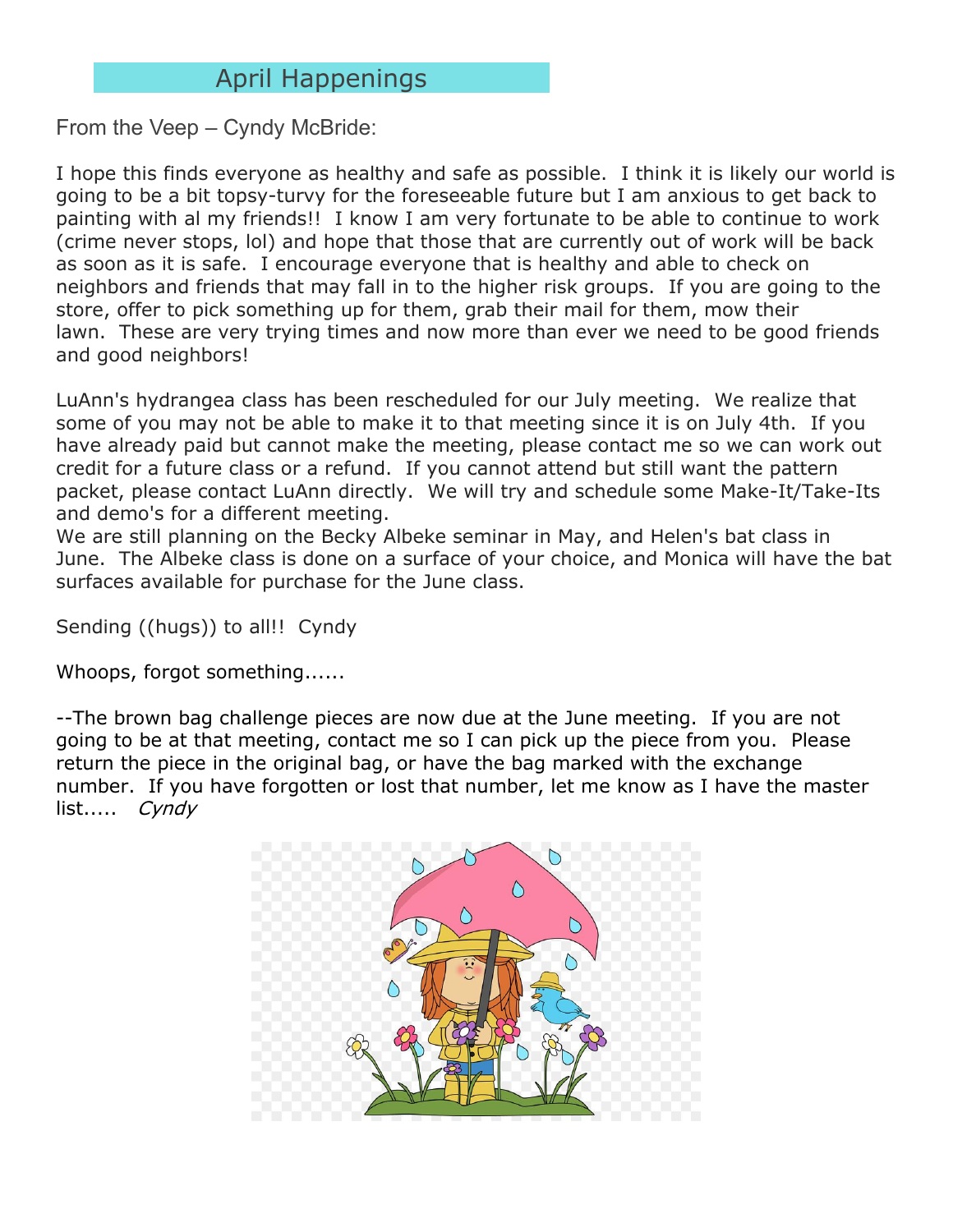To join or renew your membership with Puget Sound Tugboat Tolers fill out form below and email or mail to 2020 membership chairperson Vicki Palmer. Applications will also be available to fill out at meetings.





Check out the calendar at www.scruffybrushstudios.com

Valley Sewing<br><sub>General</sub> & Contract Sewing 13928 Hillcrest Ave. Karen Plank Poulsbo, WA 98370 (360) 697-1303